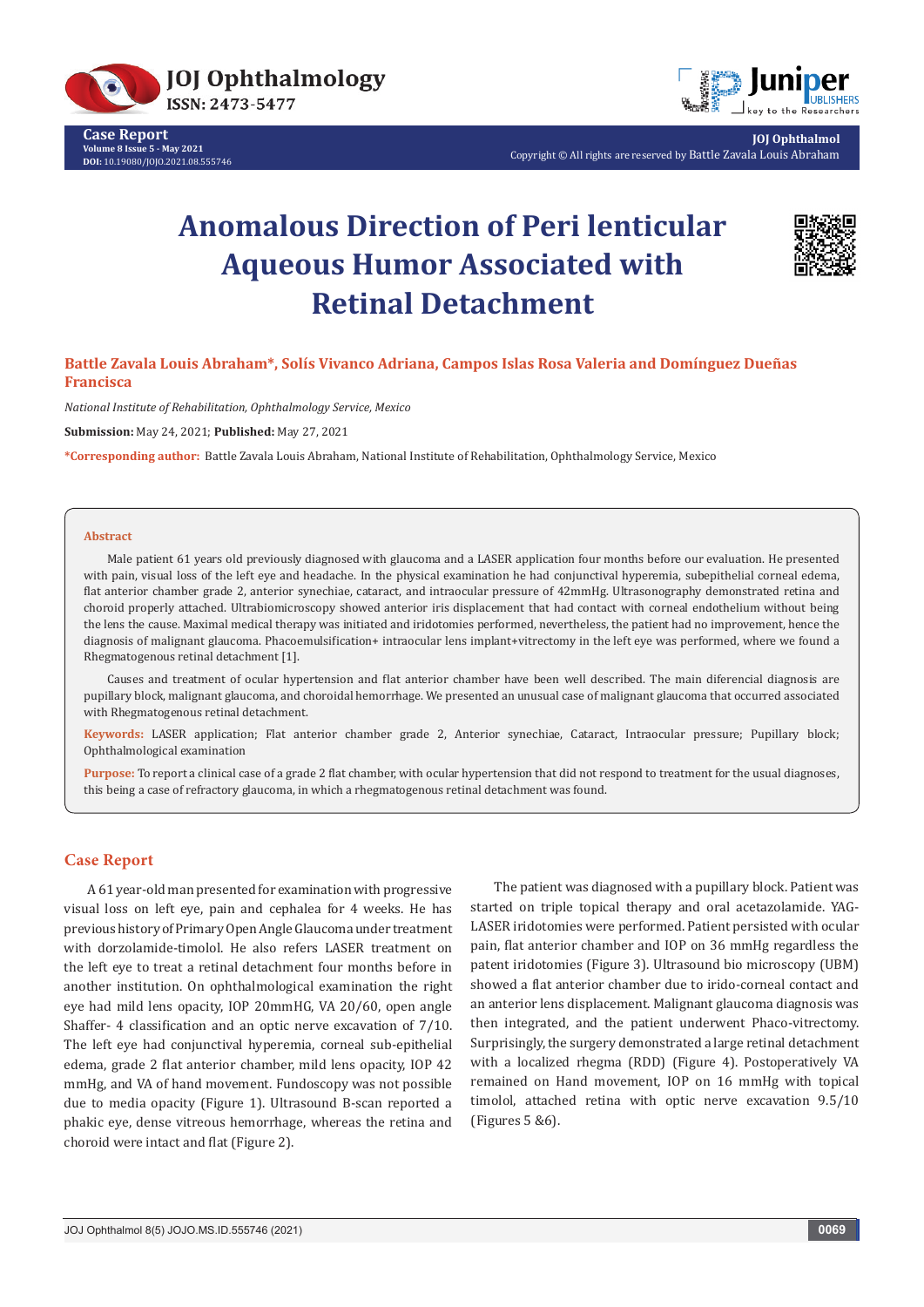# **JOJ Ophthalmology**

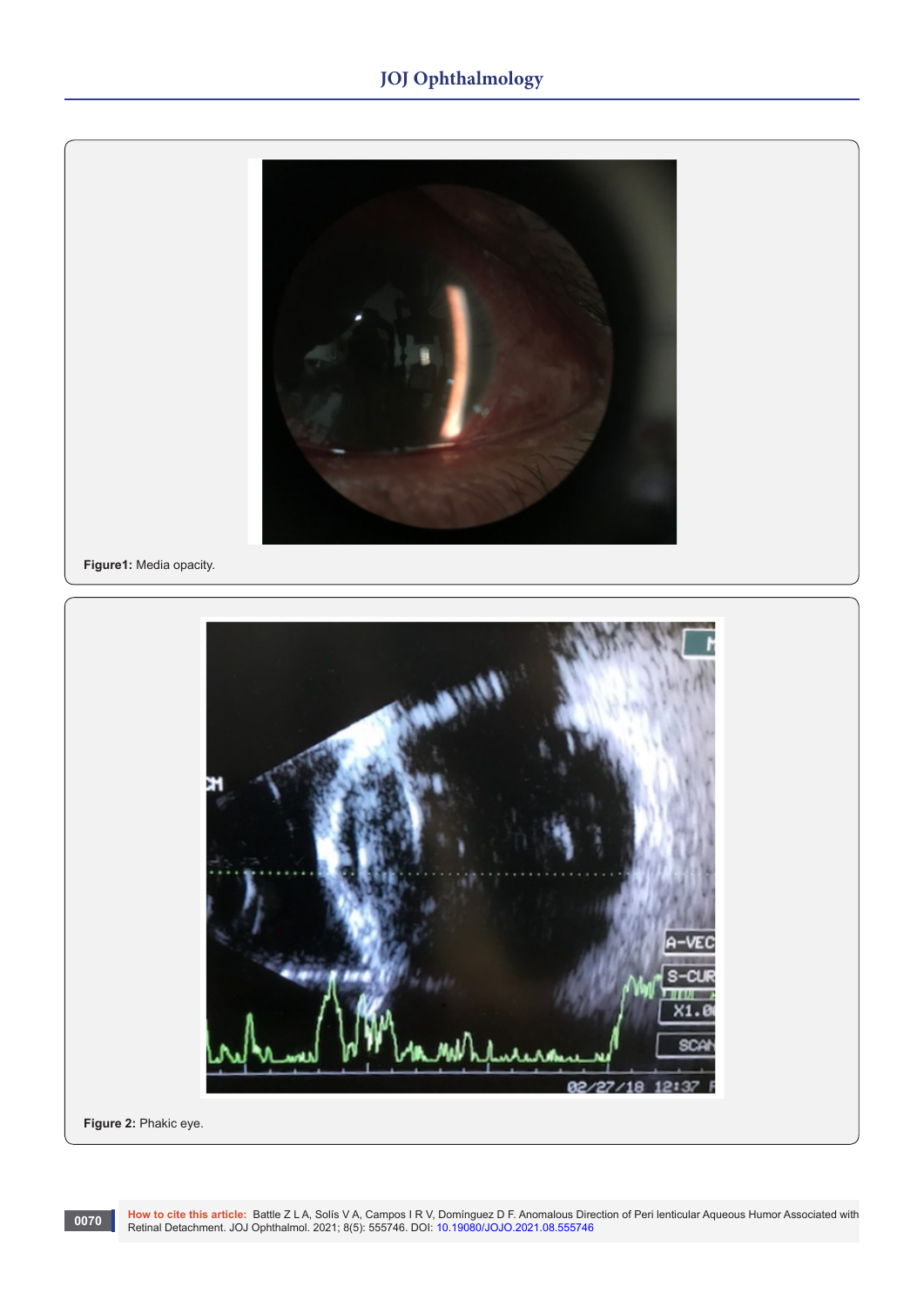# **JOJ Ophthalmology**





Morto cite this article: Battle Z L A, Solís V A, Campos I R V, Domínguez D F. Anomalous Direction of Peri lenticular Aqueous Humor Associated with Retinal Detachment. JOJ Ophthalmol. 2021; 8(5): 555746. DOI: 10.19080/JOJO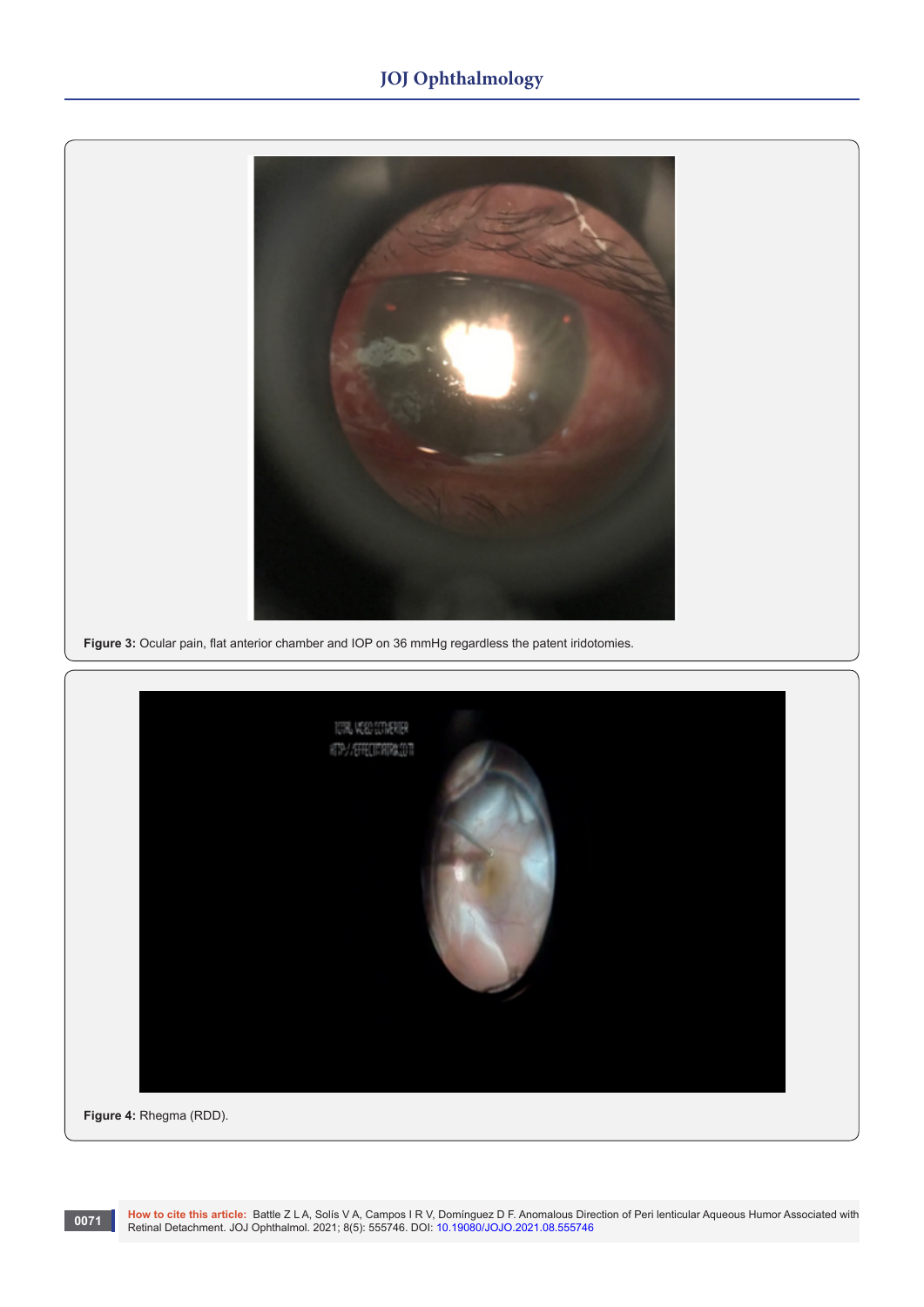# **JOJ Ophthalmology**



**Figure 5:** Attached retina with optic nerve excavation 9.5/10.



**Figure 6:** Attached retina with optic nerve excavation 9.5/10.

# **Discussion**

Malignant glaucoma refers to a rare entity described by Von Graefe on 1869, which was originally reported after an iridectomy. The term "malignant" refers to the bad prognosis and not to a neoplastic entity. Malignant glaucoma is present in 0.4- 0.6% of cases of primary angle closure glaucoma after incisional surgery. It has been rarely reported as an isolated entity with no apparent unleashing surgical procedures. Its clinical course typically consists of visual loss, pain, flat anterior chamber, ocular hypertension, and corneal edema. Patophysiology is not fully understood. The proposed mechanism is the aqueous humor anterior flux blockage at the ciliary body combined with an alteration of the anterior hyaloid permeability, which causes an aqueous misdirection towards the vitreous cavity or behind and around the lens with the subsecuent anterior displacement of the irido-lens diaphragm, anterior chamber flattening and secondary angle closure. The diagnosis is mainly based on ophthalmological examination and highly supported by ultrasound biomicroscopy.